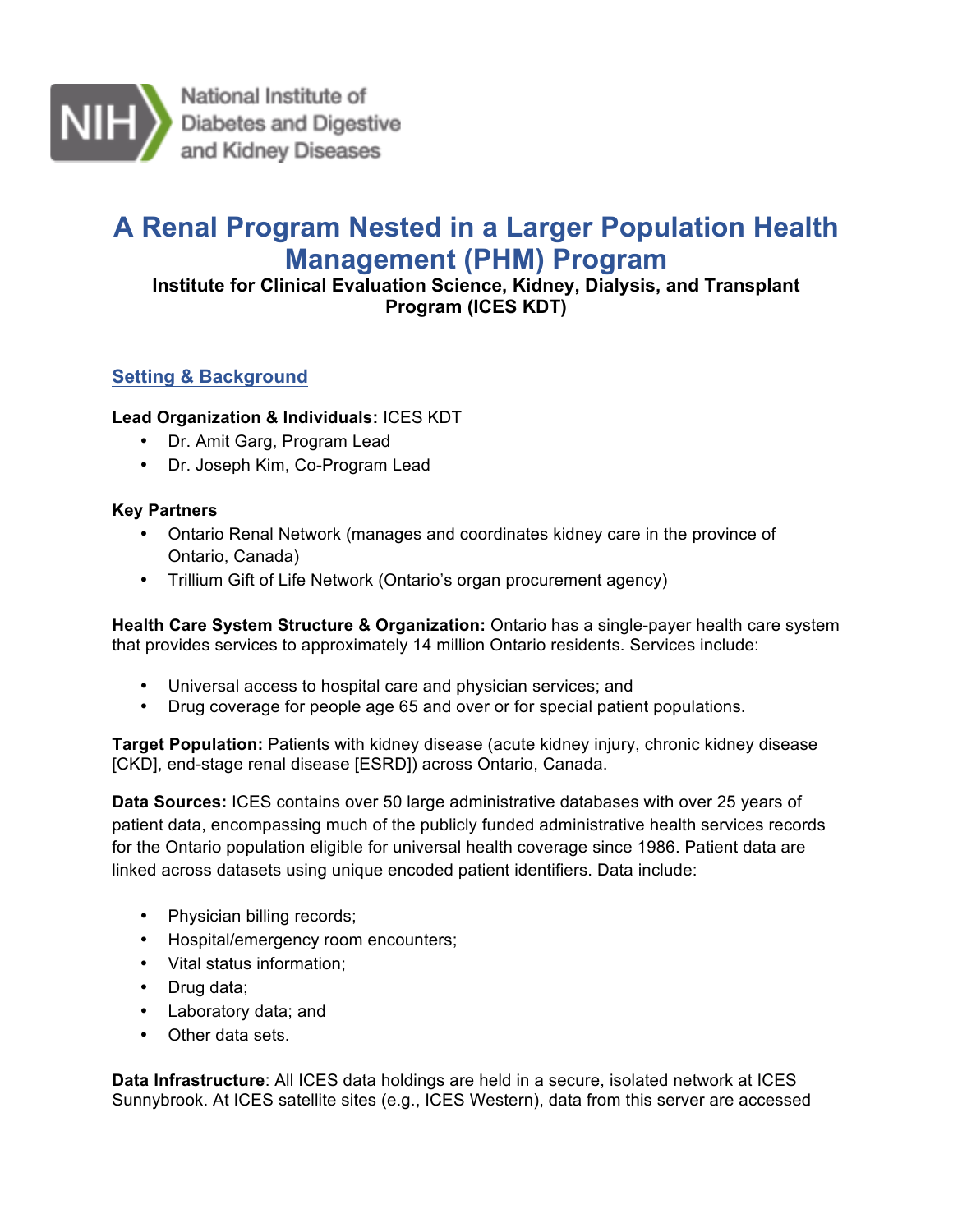remotely via secure, dedicated data lines. This architecture and remote data access has been approved by the Information and Privacy Commissioner of Ontario.

**Key Dates**: ICES was established in 1992, ICES KDT was launched in January 2013.

#### **Contact for Additional Details:**

 Danielle M. Nash ICES KDT Lead Research Coordinator Danielle.nash@ices.on.ca 519-685-8500 x55980

## **Introduction**

 ICES is an independent, non-profit organization that was established in 1992 at the Sunnybrook Hospital Campus in Toronto, Ontario, Canada. It encompasses a community of research, data, and clinical experts and a secure and accessible array of Ontario's health-related data. It grew out of a need to focus on research. ICES' mission is research excellence to support policy development, better care, and improved health outcomes. It allows for the study of health interventions, health care utilization, and outcomes among the general population as well as unique subgroups. In addition, ICES allows long-term, passive follow-up of patient outcomes that would be extremely costly or not possible through a clinical trial or prospective cohort study.

 In 2006, ICES and Ontario's Ministry of Health and Long-Term Care (MOHLTC) proposed to establish ICES satellite sites across Ontario at each of the medical schools. The purpose of these satellite sites is to expand capacity to generate high-quality health research across the Sciences Centre with Dr. Amit Garg as the Site Director. province. ICES Western (London, Ontario) was established in 2012 at the London Health

 ICES KDT grew out of an established PHM program. All research conducted at ICES goes program was the sixth program to be established at ICES and the only program that is managed at one of the ICES satellite sites (and outside of ICES Sunnybrook). Dr. Amit Garg is the inaugural Program Lead (Nephrologist at London Health Sciences Centre, London, Ontario and President Elect of the Canadian Society of Nephrology) and Dr. Joseph Kim is the Co-Lead (Nephrologist at the University Health Network, Toronto, Ontario). through one of the seven research programs. The Kidney, Dialysis, and Transplantation (KDT)

 dependent on external grant funding. Major funding sources include the Canadian Institutes of Health Research (CIHR), local funding agencies, and disease-specific organizations such as the Heart and Stroke Foundation, Cancer Care Ontario, and the Kidney Foundation of Canada. Although funding sources in publications and other deliverables are acknowledged, all ICES research remains independent of these funding sources. **Funding**: ICES Sunnybrook receives some core funding from the MOHLTC. However, most of the research initiated by investigators, including all research done through ICES satellite sites, is

 *Applied Health Research Questions (AHRQ)* are research requests from a knowledge user for new evidence to inform policy and program development, which will have a positive influence on the Ontario health care system. These requests can include rapid responses, technical briefs, or full research studies – with the latter requiring a longer timeline to complete and greater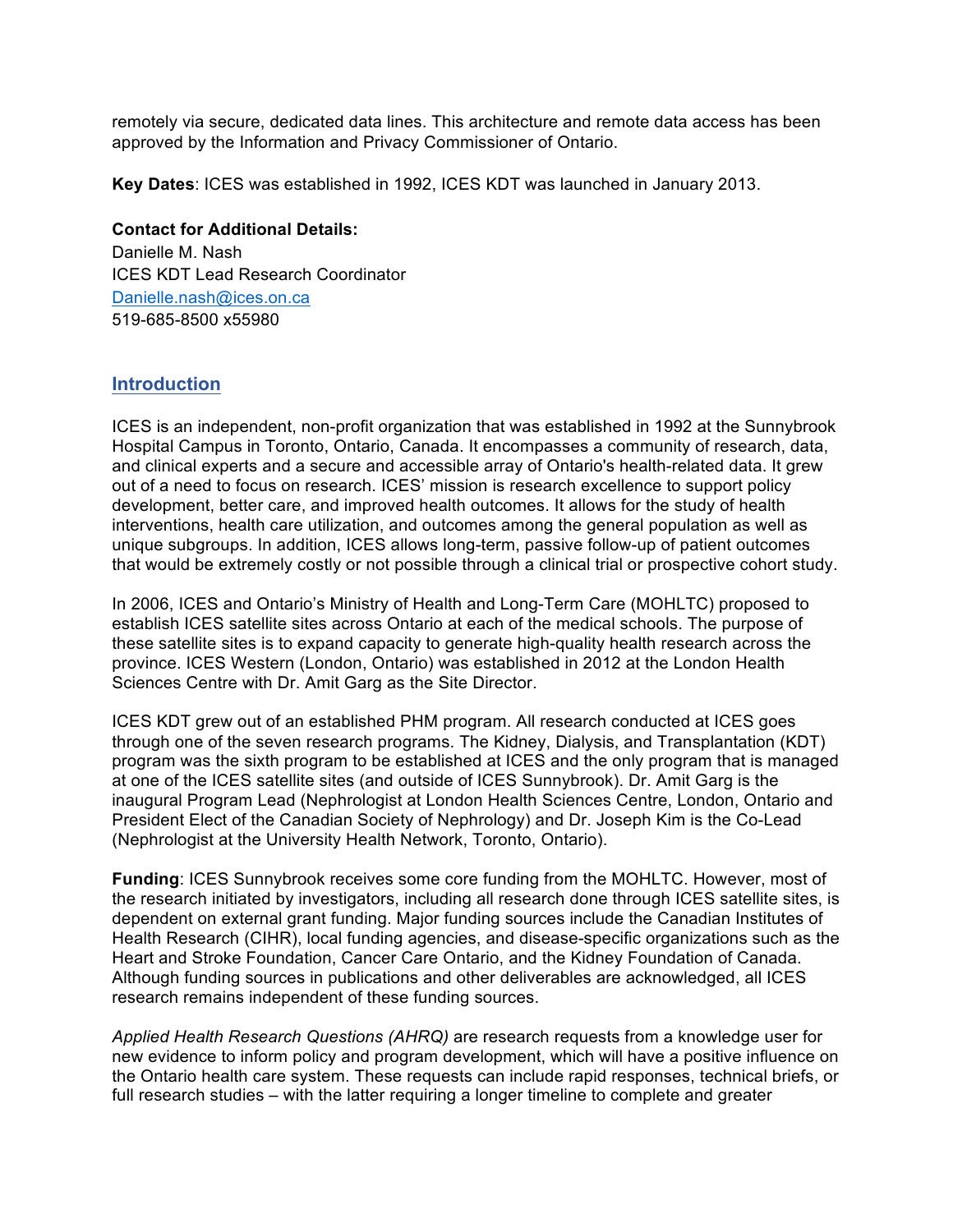resources. If an AHRQ research request and budget is approved, then the MOHLTC provides of the core research institutes that receives AHRQ requests. Based on the content of the request, the appropriate ICES research program is contacted to complete the request. the necessary funding to the research institute to complete the knowledge request. ICES is one

# **Methods**

Key elements to implementing ICES are listed below.

- Core investigators and staff;
- Key knowledge users;
- Partnerships;
- Common data sources;
- Data quality;
- Study designs; and
- Analytic techniques.

#### **Core Investigators and Staff**

 patients with kidney disease. Many also have master's or PhD degrees in epidemiology and biostatistics. Investigators require substantial understanding of the ICES data holdings and research processes before they can lead their own projects. Once this is demonstrated through success in grants and publications using ICES data, investigators can apply to become ICES Scientists. Nine of the 16 core investigators are also ICES Scientists. ICES KDT is comprised of 16 core investigators, most of whom are nephrologists who care for

 The core support staff consists of a lead analyst (Post-Doc in biostatistics), lead research coordinator (PhD in training in epidemiology), program administrator, as well as a growing team of other epidemiologists, biostatisticians, and research assistants. Some staff have specialized interests in content areas (e.g., transplant, stroke, hemorrhage) and methodological areas (e.g., health geography, cluster randomized trials, economics).

#### **Key Knowledge Users**

 There are two key knowledge users who are involved in producing novel information to help inform CKD-related programs and policies.

- 1) The Ontario Renal Network (ORN) provides overall leadership and strategic direction to effectively organize and manage the delivery of kidney services in Ontario. Over the last six years, ORN and ICES KDT have been working together to produce novel information to help inform strategic kidney priorities in the province. A three-year research plan to complete priority objectives relevant to the ORN (e.g., palliative care, home dialysis, time from ESRD to transplant) has recently been developed.
- 2) The Trillium Gift of Life Network is a not-for-profit agency of the government of Ontario. Trillium plans, promotes, coordinates, and supports organ and tissue donation and through the gift of organ and tissue donation and transplantation. Trillium and ICES KDT have worked together for the past six years and have demonstrated a large impact, transplantation across Ontario. Its mission is to save and enhance the lives of Ontarians particularly in the area of deceased organ donation registration.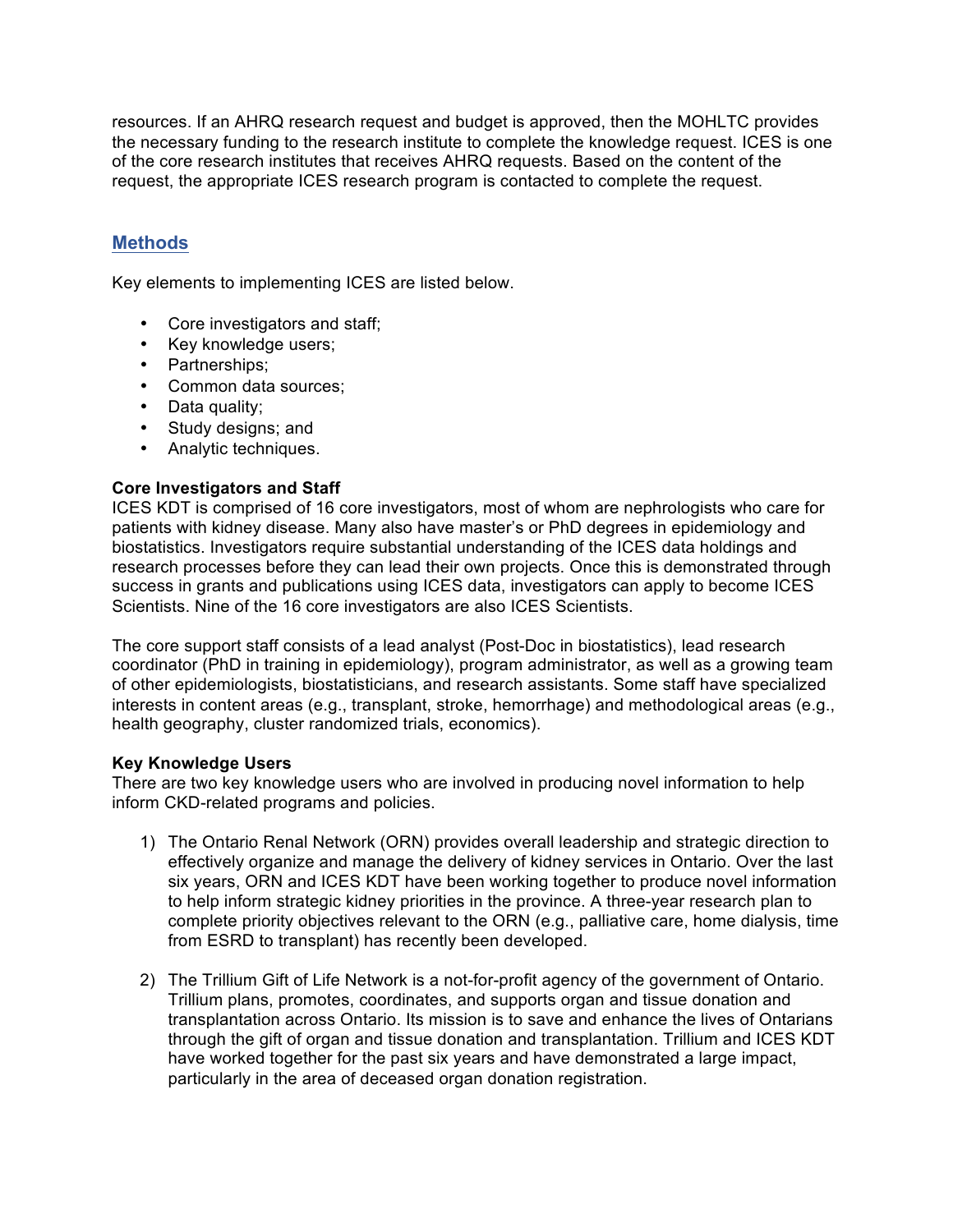#### **Other Partnerships**

 Last year, ICES KDT received an information request from the Métis Nation of Ontario to investigate kidney disease prevalence and outcomes among this unique group of individuals (previously only pan-Aboriginal estimates of kidney disease prevalence in the province had been completed). ICES KDT is also interested in working with the Chiefs of Ontario to study kidney disease prevalence and outcomes among First Nation individuals.

 ICES KDT is exploring new provincial, national, and international partnerships. They are currently working with Australian investigators to explore rates and outcomes of cancer screening among patients with CKD in Ontario.

#### **Common Data Sources**

 geography, disease-specific registries, and many others. ICES KDT uses some of these ICES contains over 50 databases on health care encounters, demographics, population/ databases more frequently than others.

| <b>Database</b>                                                                                        | <b>Description</b>                                                                                                                                 |                                                                        | <b>Details</b>                                                     |  |
|--------------------------------------------------------------------------------------------------------|----------------------------------------------------------------------------------------------------------------------------------------------------|------------------------------------------------------------------------|--------------------------------------------------------------------|--|
| <b>Administrative Health Care Databases</b>                                                            |                                                                                                                                                    |                                                                        |                                                                    |  |
| Discharge Abstract Database<br>(Canadian Institutes for Health<br>Information)                         | Hospital discharge abstracts for acute,<br>chronic and rehabilitative care (1988<br>onward)                                                        | Diagnoses,<br>procedures,<br>comorbidities, length of<br>stay.         |                                                                    |  |
| National Ambulatory Care<br>Reporting System (Canadian<br><b>Institutes for Health</b><br>Information) | Emergency department visits (2002 and<br>onwards); same day surgeries (1991<br>onward)                                                             | Reasons for visit, triage<br>level, interventions,<br>mode of arrival. |                                                                    |  |
| <b>Ontario Drug Benefits</b><br>Database (Ontario Ministry of<br>Health and Long-term Care)            | Claims for prescribed drugs covered by<br>the Ontario Drug Formulary for adults<br>aged 65+ and those receiving social<br>assistance (1990 onward) | date, cost.                                                            | Drug ID number, drug<br>quantity, prescription                     |  |
| Ontario Health Insurance Plan<br>(Ontario Ministry of Health and<br>Long-term Care)                    | Reimbursement claims made by fee-for-<br>service physicians and community-based<br>labs (1991 onward)                                              |                                                                        | Service provided,<br>diagnosis codes,<br>physician specialty.      |  |
| <b>Other Administrative Databases and Macros</b>                                                       |                                                                                                                                                    |                                                                        |                                                                    |  |
| <b>Registered Persons Database</b><br>(Ontario Ministry of Health and<br>Long-term Care)               | Basic demographic information on<br>anyone who has received an Ontario<br>health card (1990 onward)                                                | information.                                                           | Date of birth, date of<br>death, sex, geographic                   |  |
| <b>Costing Macro</b>                                                                                   | Calculates health care costs over a<br>specified time period (2002 onward)                                                                         | utilzation.                                                            | Cost of health care                                                |  |
| Laboratory and Kidney-Specific Linked Cohorts/Registries                                               |                                                                                                                                                    |                                                                        |                                                                    |  |
| Canadian Organ Replacement<br><b>Registry (Canadian Institutes)</b><br>for Health Information)         | Characteristics, treatments, and<br>outcomes of vital organ transplantation<br>and renal dialysis activities in Canada<br>(1998 onward)            |                                                                        | Dialysis modality and<br>transplant organ,<br>laboratory values.   |  |
| Dialysis Measurement,<br>Analysis and Reporting<br>System                                              | Prospective cohort study of new dialysis<br>patients across seven dialysis programs<br>in Ontario (2008 onward)                                    |                                                                        | Dialysis modality, co-<br>morbidity, dialysis<br>access, outcomes. |  |

#### **Frequently Used Databases and Data Holdings**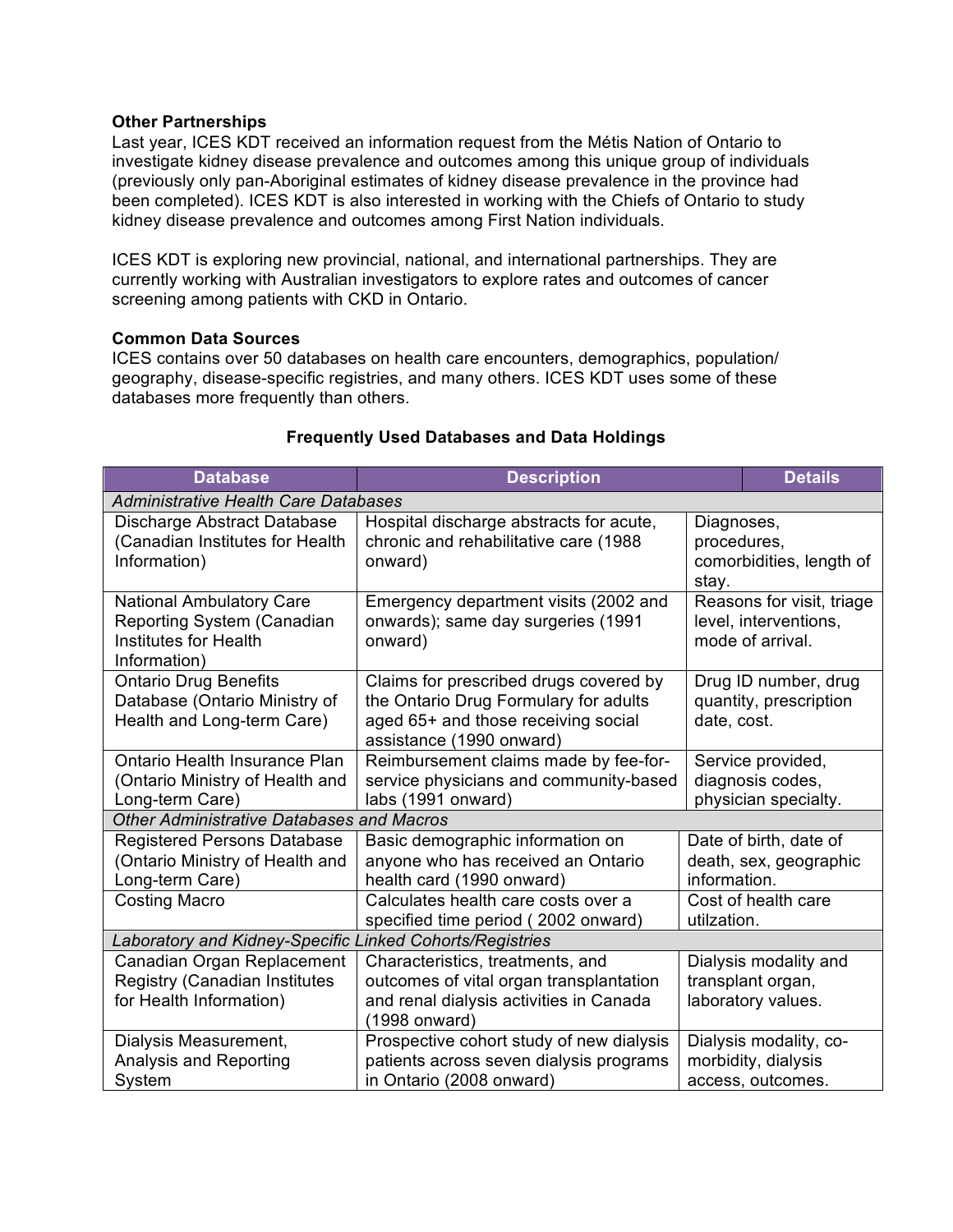| Trillium Gift of Life Database                                    | All Ontario living organ donors,<br>deceased organ donors and transplant<br>recipients (1992 onward)                                               | Organ type, transplant<br>date, transplant specific<br>variables for donors and<br>recipients.           |
|-------------------------------------------------------------------|----------------------------------------------------------------------------------------------------------------------------------------------------|----------------------------------------------------------------------------------------------------------|
| Gamma-Dynacare                                                    | Outpatient laboratory values for all GD<br>locations in Ontario (>59 million tests in<br>2012; 2002 onward)                                        | <b>Outpatient laboratory</b><br>values (e.g., serum<br>creatinine, urine protein,<br>sodium, potassium). |
| Cerner Data stream (London<br><b>Health Sciences Centre)</b>      | Laboratory values from an electronic<br>medical record operating in 12 hospitals<br>in Southwestern Ontario (>2 million<br>tests; 2000 onward)     | Outpatient, inpatient<br>and emergency room<br>laboratory values.                                        |
| <b>Ontario Renal Reporting</b><br>System (ORN)                    | Monthly survey data of specific dialysis<br>indicators $(2010 - 2014)$                                                                             | Dialysis status, dialysis<br>modality, access type,<br>laboratory results.                               |
| <b>Ontario Laboratory Information</b><br>System (eHealth Ontario) | To be linked in the Fall/Winter of 2015.<br>Will include data for all outpatient<br>laboratory and ~75% of all hospital-<br>based tests in Ontario | Outpatient, inpatient<br>and emergency room<br>laboratory values.                                        |

 *For the complete list of ICES data sources, visit the ICES Data Dictionary.* 

#### **Data Quality**

 There is very low missing data in the administrative databases. For example, the Registered Persons Database has complete data for date of birth, sex, and date of death, where only 3% of individuals have missing data for urban/ rural status. Furthermore, all-cause mortality has a sensitivity of 94% and a positive predictive value of 100%.

 In order to guide the development of studies and ensure consistency in the definitions of baseline characteristics, exclusion criteria, and outcomes, ICES KDT has developed a large set of administrative codes—the KDT Variable Library—that covers over 80 diagnoses and procedures.

 ICES KDT has also used the linked laboratory values to perform validation studies for some of the common conditions studied (e.g., acute kidney injury, CKD, hyponatremia). See suggested reference **Fleet, 2013**. These diagnosis codes generally have lower sensitivity but high positive predictive value. ICES KDT has performed other validation studies using chart reviews to ensure validity of certain conditions such as living kidney donors and ventricular arrhythmia. For all other variables in the KDT Variable Library, efforts are made to ensure face validity through consultation with clinical experts.

#### **Study Designs**

 The ICES data holdings allow flexibility in study designs, as well as the population of interest. For example, many studies are population-based, focusing on more specific cohorts such as the elderly (especially for drug studies where researchers are limited by the data) or dialysis/transplant groups. The most common study designs are retrospective cohort studies or nested-case control studies (the latter primarily used for rare outcomes in order to match cases to a select number of controls).

 ICES KDT is also leveraging the ICES databases to perform more unique studies such as long-term follow-up of prospective cohort studies or clinical trials. By seeking consent to ICES data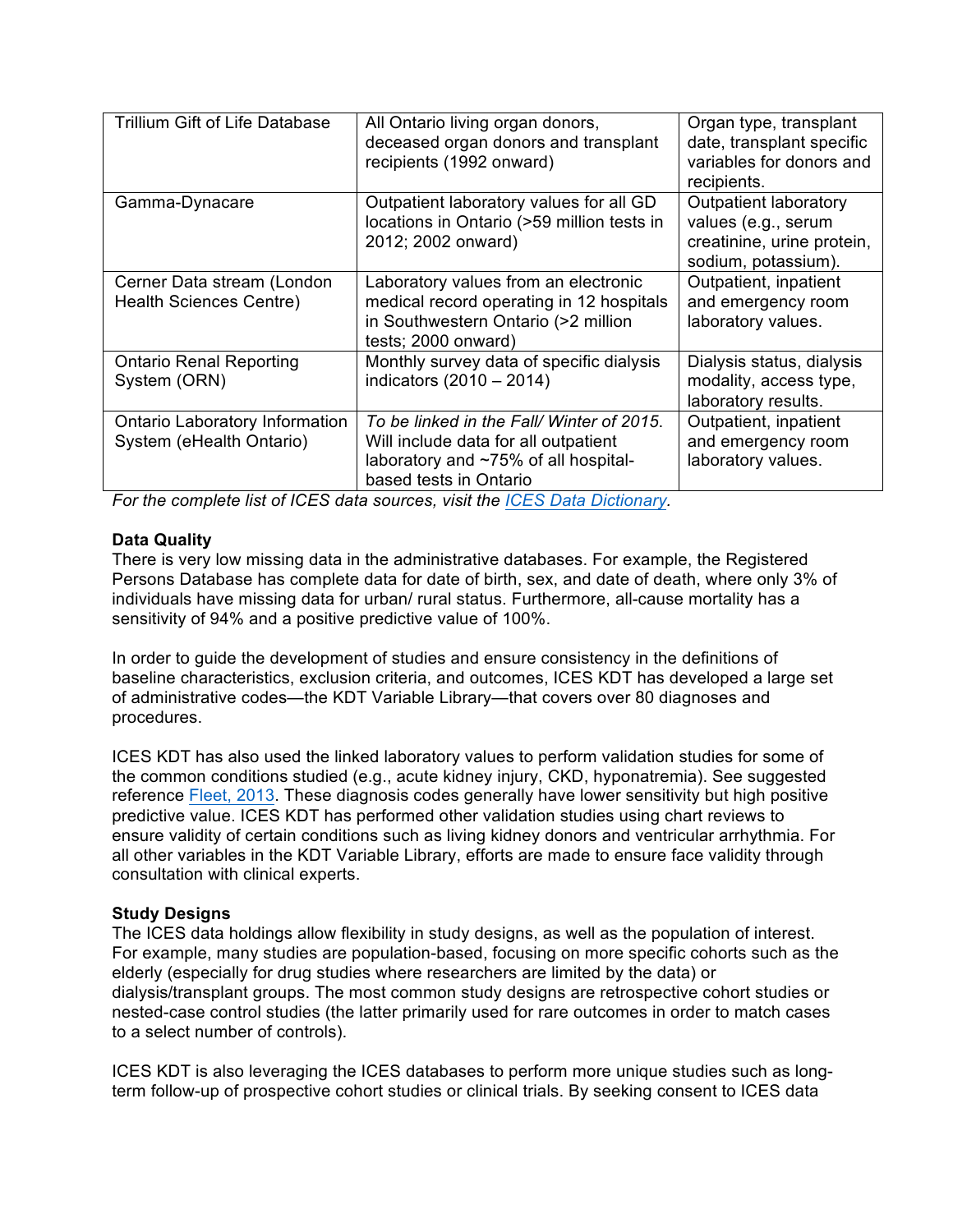linkage and obtaining their Ontario Health Insurance Plan (OHIP) numbers when recruiting patients for these studies, these patients can then be linked to the ICES data holdings. This allows for the passive tracking of these patients over time to see if they develop any long-term, adverse events. This is much cheaper than actively following patients over the years and it is less likely patients will be lost over the follow-up period.

 Another research project focuses on cluster randomized trials leveraging the ICES data holdings, with a focus on cluster-level interventions across the 82 Ontario dialysis facilities (~7500 patients) and using the ICES data holdings to assess outcomes for patients attending these facilities. ICES KDT is currently initiating the first cluster trial to test if lowering the dialysis fluid temperature can prevent heart attacks and strokes in dialysis patients, as well as assessing other important patient outcomes.

## **Analytic Techniques**

 **Propensity scores**: A common bias in observational studies is confounding, where the association between the exposure and outcome of interest may be affected by a third variable. To try to account for confounding in studies, ICES KDT often uses propensity score methods. A propensity score is calculated for each study participant based on a set of baseline characteristics (generally over 100 characteristics in studies) to determine their probability of experiencing the exposure. This propensity score can then be used to either match participants with similar scores, provide a weight to the statistical model, or included as a covariate in a multivariable model (similar to the conventional way of controlling for confounding). Some resources for propensity scores are suggested at the end of this document (Austin 2007 & Austin 2011).

 **Comorbidity indices**: ICES has access to different types of comorbidity indices that can be purposes, as well as accounting for comorbidity and health status in analyses. ICES is currently working on a methods study to determine the ideal comorbidity score to use for patients with kidney disease. Two common indices used in studies are: used to summarize an individual's health status in studies. This is useful for descriptive

- $\bullet$  assigned weights based on the magnitude of the association with death. Only accounts discriminate well between participants who are fairly healthy. • Charlson Comorbidity Scores: includes 17 health conditions that predict death, with for conditions that are diagnoses when a patient is hospitalized. Therefore, does not
- • John Hopkin's Aggregated Diagnostic Groups: categorizes patients into 1 of 32 (non- mutually exclusive) groups with similar patterns of comorbidity on the basis of condition duration, condition severity, diagnostic certainty, etiology, and specialty care involvement (e.g., medical, surgical). Based on conditions that occur in all hospital settings (inpatient, emergency room, and same day surgery).

# **Results**

**Results**<br>F**unding:** ICES KDT has received over \$2M in peer-reviewed grant funding from 15 different grant proposals, including funding from the CIHR, Kidney Foundation of Canada, Heart and Stroke Foundation of Canada, Physicians' Services Incorporated Foundation, and Academic Medical Organization of Southwestern Ontario. Although many of these grants are project-specific funding, one is a large five-year CIHR grant to support our core KDT staff (\$802,023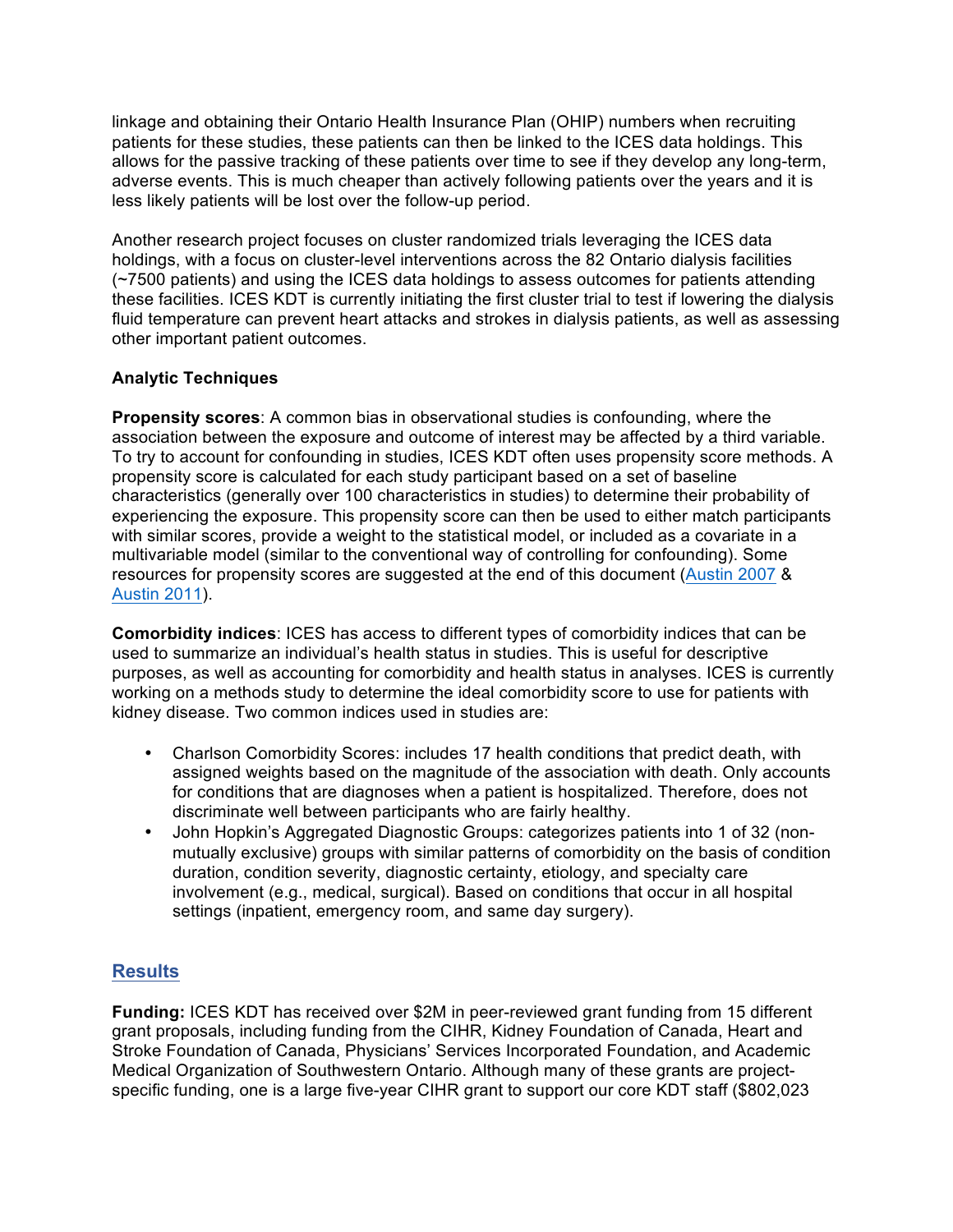from 2012 – 2017). ICES KDT also received some support from a local agency to complete a series of projects with knowledge users.

 The ORN is directly providing funding to work on priority projects over the next three years. In addition, ICES KDT has received \$100K from 2014 – 2015 in AHRQ funding to support new information requests from our knowledge users.

 To ensure sustainability of the program, ICES KDT is applying for new funding opportunities including a MOHLTC-supported competition called the Health System Research Funding Program Awards. If successful, ICES KDT would receive \$500K per year over the next three years.

 **Publications and Reports:** Since 2011, the team has published 65 manuscripts in peer- reviewed journals, with studies featuring in NEJM, JAMA and BMJ, as well as top kidney journals (J Am Soc Neph and Kidney Int). Almost half of these manuscripts have featured trainees as first author (32/65).

 ICES KDT has completed seven reports for knowledge users (4 for ORN, 2 for Trillium and 1 for the Métis Nation of Ontario).

#### **Impact on Patient Health and Health Care**

 **1. Risk of Kidney Injury from two Commonly Prescribed Drugs in the Elderly (Gandhi, 2013)** 

 ICES KDT published a study in JAMA that showed a drug interaction between calcium channel blockers and clarithromycin (a common antibiotic used mostly to treat respiratory infections). Elderly individuals taking a calcium channel blocker and co-prescribed clarithromycin compared to another similar antibiotic were at greater risk for acute kidney injury. This information was well-received and was recognized by health care providers across the province, including a pharmacist in Elliot Lake and a registered nurse in London. The latter individual recognized that an elderly patient with an upper respiratory infection was also taking a calcium channel blocker. She discussed the results of this study with the physician who then changed the antibiotic prescription from clarithromycin to azithromycin. Pharmaceutical companies also took notice of these results. One of the manufacturers of clarithromycin, Abbot, reported to Health Canada how many cases of acute kidney injury found in our study occurred while on Biaxin (their brand of clarithromycin). Therefore, 297 cases of acute kidney injury from this drug interaction were reported to Health Canada as a result of the paper.

#### **2. Pregnancy Outcomes of Living Kidney Donors (Garg, 2014)**

 A 2004 international consensus conference claimed "donor nephrectomy is not detrimental to the prenatal course or outcome of future pregnancies." An ICES KDT study found that gestational hypertension or preeclampsia was more likely to occur in living kidney donors than in matched non-donors with similar indicators of baseline health (11% vs. 5% (p=0.01)). There was no significant difference in other important maternal or fetal outcomes, and many women had uncomplicated pregnancies after donation. This research garnered significant attention from the public, with 55 media hits in the first few months and it was featured on the website, UpToDate® (read by over 1 million physicians across 174 countries). This work has also been recognized as the "Research Contribution of the Year Award" within ICES KDT's broader research institution. These results now inform discussions with young women prior to donation, redefine their care in pregnancy, and will feature in new international guidelines.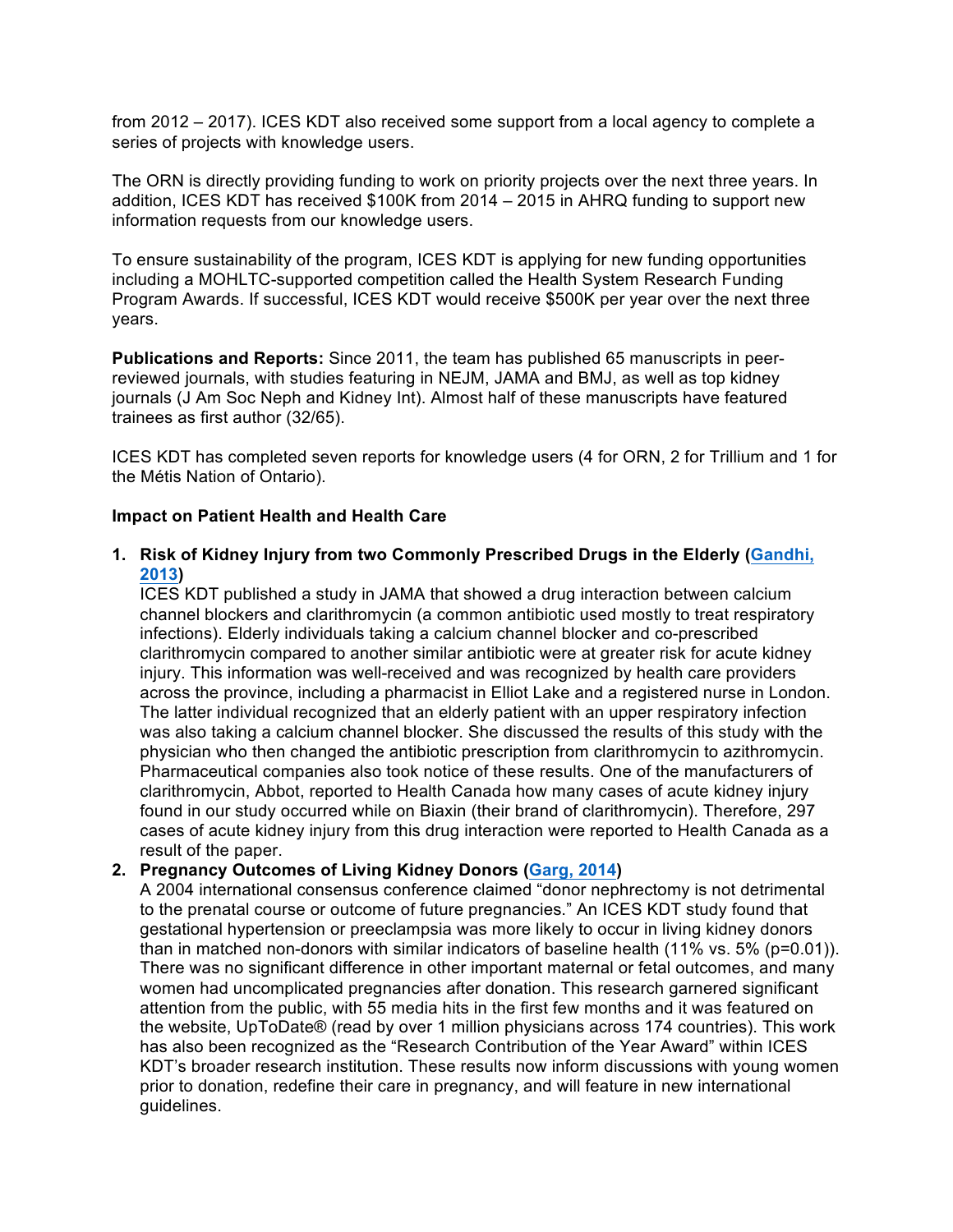#### **3. Building Support for Organ and Tissue Donation in Ontario (Li, 2014)**

 Currently more than 1,500 Ontarians are on a wait list for an organ transplant and unfortunately, every three days one patient dies while waiting. In response, Trillium is encouraging more Ontarians to register their consent to donate organs and tissue after death at BeADonor.ca. At present, only 26% of Ontarians are registered. Trillium hopes to double this number (to align with many American states where >50% of citizens are registered). One of the common unfounded myths about organ donation is that physicians will not try as hard to save your life if you registered for organ and tissue donation. In collaboration with Trillium, ICES KDT wanted to dispel this myth by showing that many physicians are registered for organ and tissue donation in Ontario (and by registering they show their confidence in Ontario's organ donation system). ICES KDT found that among approximately 15,000 physicians in Ontario, 43% registered their consent to be an organ donor, far exceeding 26% of the general population who registered. The premise of the study was to de-bunk a popular myth and to assure the public that doctors do everything possible to save lives — regardless of a person's decision to donate. Following the publication of this study on July 16 2014, Trillium reported an increase in the number of registrations on that particular day through BeADonor.ca (250 compared to the 50 registrations on a typical day).

#### **Next Steps**

 Next steps include data sharing across Canada and replicating research studies in other provinces with similar data capabilities such as Alberta, Saskatchewan, and Manitoba. There has also been discussion about international data sharing opportunities with the CKD Prognosis Consortium.

# **Challenges & Solutions**

**Challenges & Solutions**<br>**Funding**: Funding is always a potential barrier, given continued growth and dependence on other peer-reviewed grants to ensure financial sustainability. funding to sustain the program. ICES is applying for a health system research fund grant and

 **Data Storage**: Ever increasing data requires more space to store the data as well as data processing limits. This past year, ICES transitioned their UNIX-based SAS 9.3 Display Manager environment to a newer SAS 9.4 Grid environment that uses a combination of Windows and Linux servers. This new system, Research Analytic Environment (RAE), provides users with a more user-friendly Windows interface of SAS Enterprise Guide. On the backend, there is a SAS Grid that is balancing the load across five SAS Workspace servers running Redhat Enterprise Linux. SAS Metadata helps to control access to the ICES Repository, which contains over 3TB of data. The RAE currently supports a user base of 250 scientists, epidemiologists, data analysts, and students. This new data platform will provide a solution to this problem for now.

 **Privacy**: Ensuring privacy and security of the ICES data holdings is a huge responsibility. Privacy officers for each of the ICES sites enforce that all employees and scientists follow the in place to protect the data. Some of these policies include: Access to ICES Data, Destruction of Student Projects using ICES Data. For example, the Access to ICES Data Policy describes the different levels of access to the data. Administrative data covenanters are the only individuals ICES privacy procedures and policies. Regular privacy audits help to ensure there are policies ICES Data, Protection of ICES Data, Linking ICES Data, Privacy Impact Assessment, and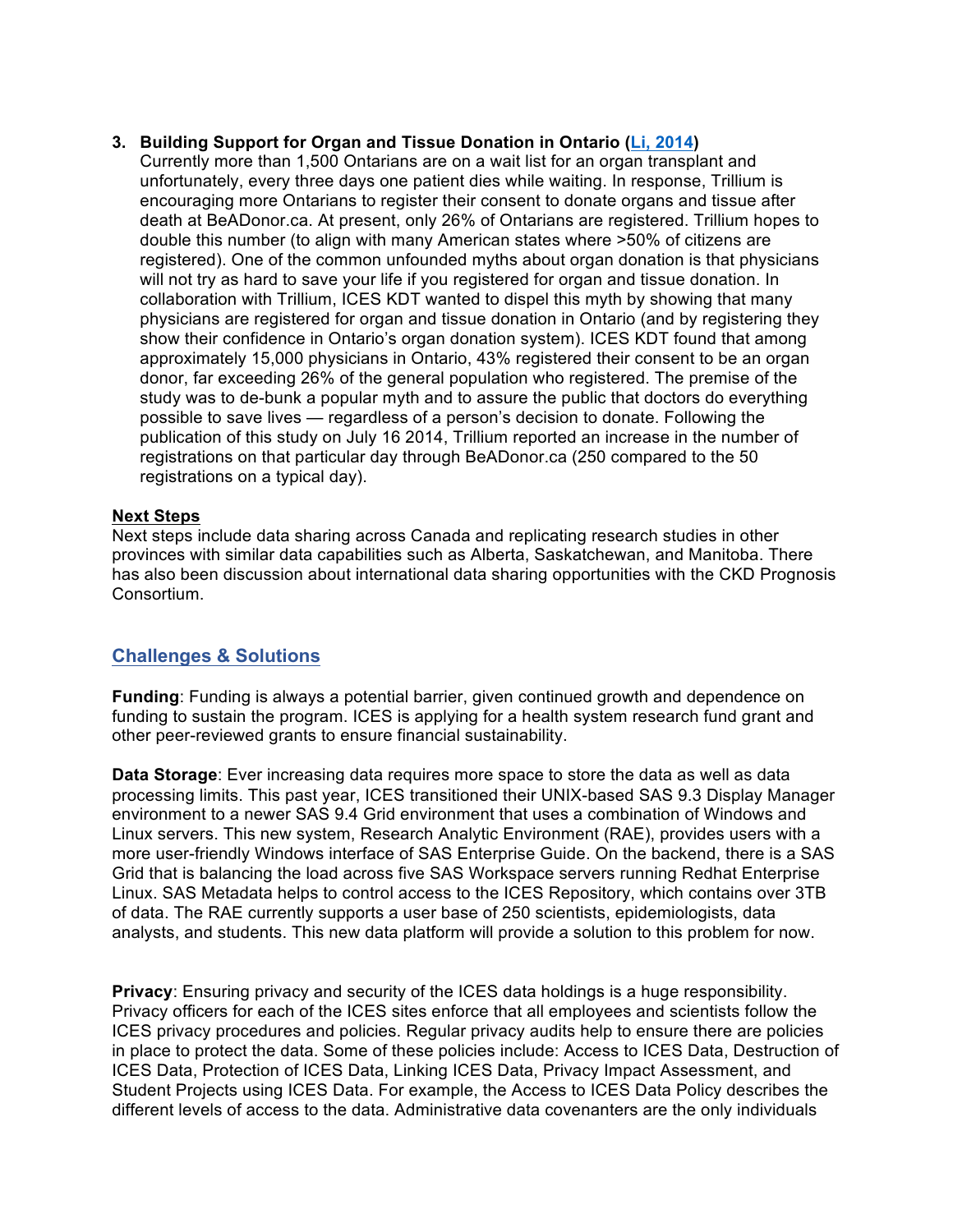allowed to access data with direct personal identifiers. Analysts are allowed access to coded data (with personal identifiers removed), and students have further data access restrictions including data without birthdates and postal codes. Another policy, the Privacy Impact Assessment Policy, describes the review and permissions required when initiating a new project to identify and prevent any privacy risks.

# **Facilitators**

 **Unique Identifiers:** Around the inception of ICES, the Ontario Health Care System switched to assigning OHIP numbers to all eligible Ontario residents (13.7 million people in 2014). OHIP numbers are used to track health care encounters. Individuals receive drug coverage through the Ontario Drug Benefits program if they are over the age of 65, residing in a long-term care facility, have high drug costs relative to their income, are enrolled in the Home Care program, or are receiving social assistance. This health care system is the foundation to ICES' ability to collect health care information for all Ontario citizens, including drug data for the elderly.

 **Linkage at Various Levels:** Unique identifiers allow linkage across various levels and allow new datasets to be easily incorporated into the existing data holdings.

- • **Patients**. Based on patients' OHIP numbers, a unique, encrypted identifier known as the ICES key number is created in order to link individuals across databases to assess many different types of health encounters and vital statistics such as death, and to allow follow-up of the patients over time.
- • **Clinicians**. Each practicing physician in Ontario is assigned an encrypted as well as to obtain demographic, specialty, and training information for physicians. physician identifier to associate health care services and prescribing to physicians,
- • **Facility**. Facility identifiers allow institutions such as hospitals and dialysis facilities to be identified, allowing for reporting at the facility-level.
- • **Population-level.** Postal codes and local health integration networks provide information on geography and population-level variables such as income quintile and rural status.

 **ICES Privacy and Protection of Data:** One of the most challenging aspects of being security of the data holdings and personal health information. Since 2005, ICES has been legally disclosed without requiring patient consent for the purposes of analysis, evaluation, and compiling statistical information about the health care system. Only organizations that can demonstrate rigorous privacy practices are eligible and compliance is audited by the Ontario Privacy Commissioner every three years. ICES has established strict privacy policies that are required to maintain ICES's special designation and consequently the ability to access the data holdings. This privacy designation allows ICES to efficiently conduct analysis and compile statistics for the management and effectiveness of the health care system. responsible for this rich data source is the ability to respect patients' privacy and ensure the assigned a special designation under Ontario law, where personal health information can be

# **Additional Resources Available Upon Request**

 For additional resources or publications of kidney disease studies using ICES data. Danielle Nash: Danielle.nash@ices.on.ca